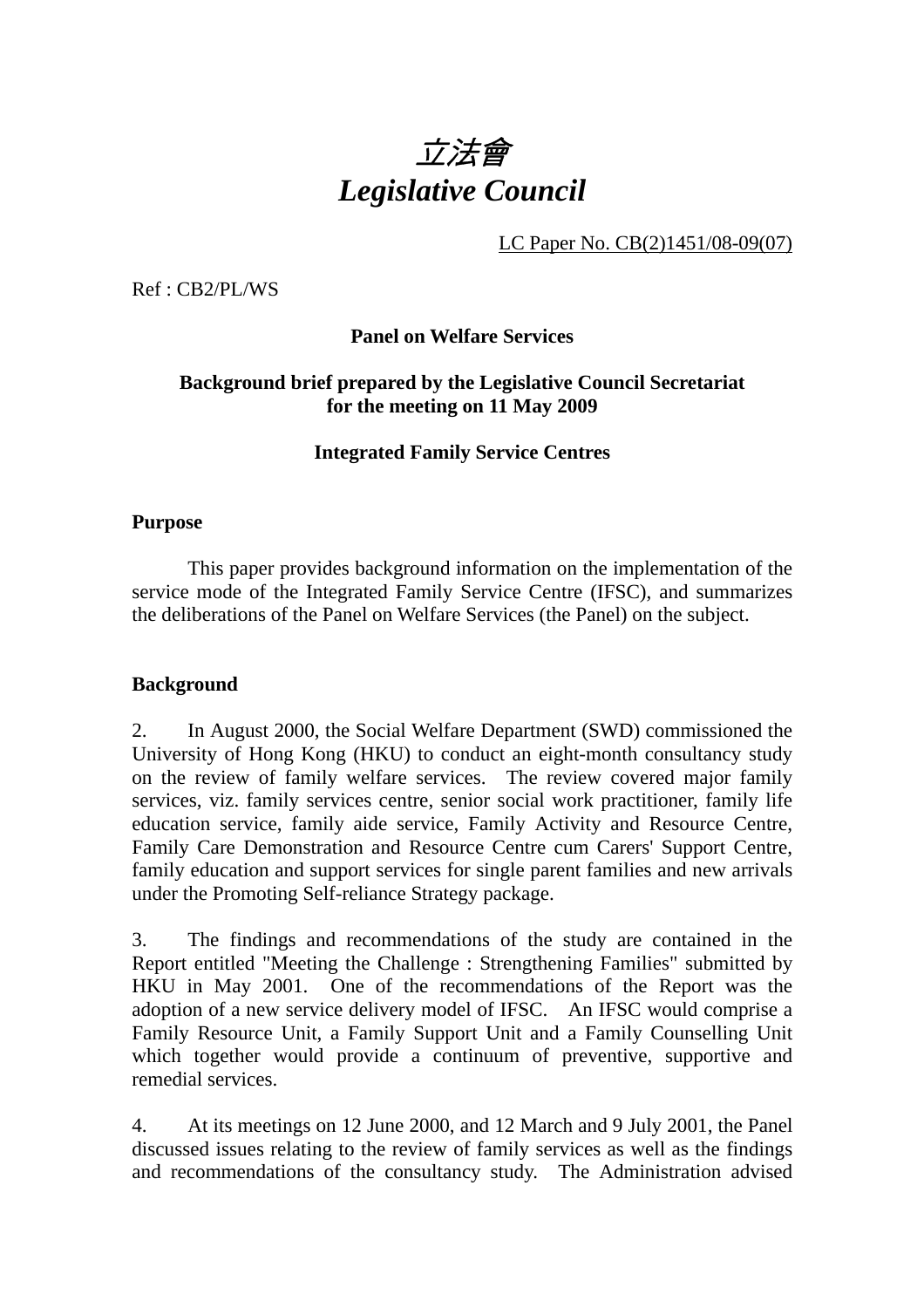that it was in full support of the recommended direction in strengthening families through a child-centred, family-focused and community-based approach, with emphasis on establishing effective partnerships and interface with family-related services in creating a family-friendly environment in service delivery. Administration also advised that it would adopt a bottom-up and gradual approach in launching the new model through a two-year pilot project in selected districts with an in-built evaluative study.

# **Implementation of IFSC pilot projects**

5. As recommended by the consultant team, a Working Group on the Implementation of the Review of Family Services (Working Group), comprising representatives from the former Health, Welfare and Food Bureau, SWD, Social Welfare Advisory Committee, Hong Kong Council of Social Service, non-governmental organizations (NGOs) and an independent member of the community, had been set up to give advice on the implementation of the IFSC pilot projects. To take forward the IFSC model, 15 IFSC pilot projects were selected by the Working Group in January 2002 to be implemented for two years from April 2002 to March 2004.

6. HKU was also commissioned to conduct the two-year evaluative study of the pilot projects.

7. At its meetings on 7 July and 10 November 2003, the Panel was briefed on the findings and recommendations of the Interim Report on the Implementation of the Review of Family Services submitted by the consultant team in May 2003. Findings of the evaluative study on the 15 IFSC pilot projects revealed high user satisfaction. The most noticeable aspect was that users no longer felt inhibited to come forward to seek assistance for fear of being viewed as weak and useless. Members were informed that –

- (a) the Administration fully agreed that IFSC was a more desirable mode of service delivery than the traditional family services centres (FSCs);
- (b) the Administration aimed to transform all existing FSCs into IFSCs instead of a partial re-engineering with some FSCs operating in their conventional mode. The transformation would be done either through merging or self-transformation;
- (c) FSCs/counselling units not having sufficient resources to form an IFSC would be allowed to pool resources from other family services including family life education service, family aide service, Family Support and Resource Centres, Post-migration Centres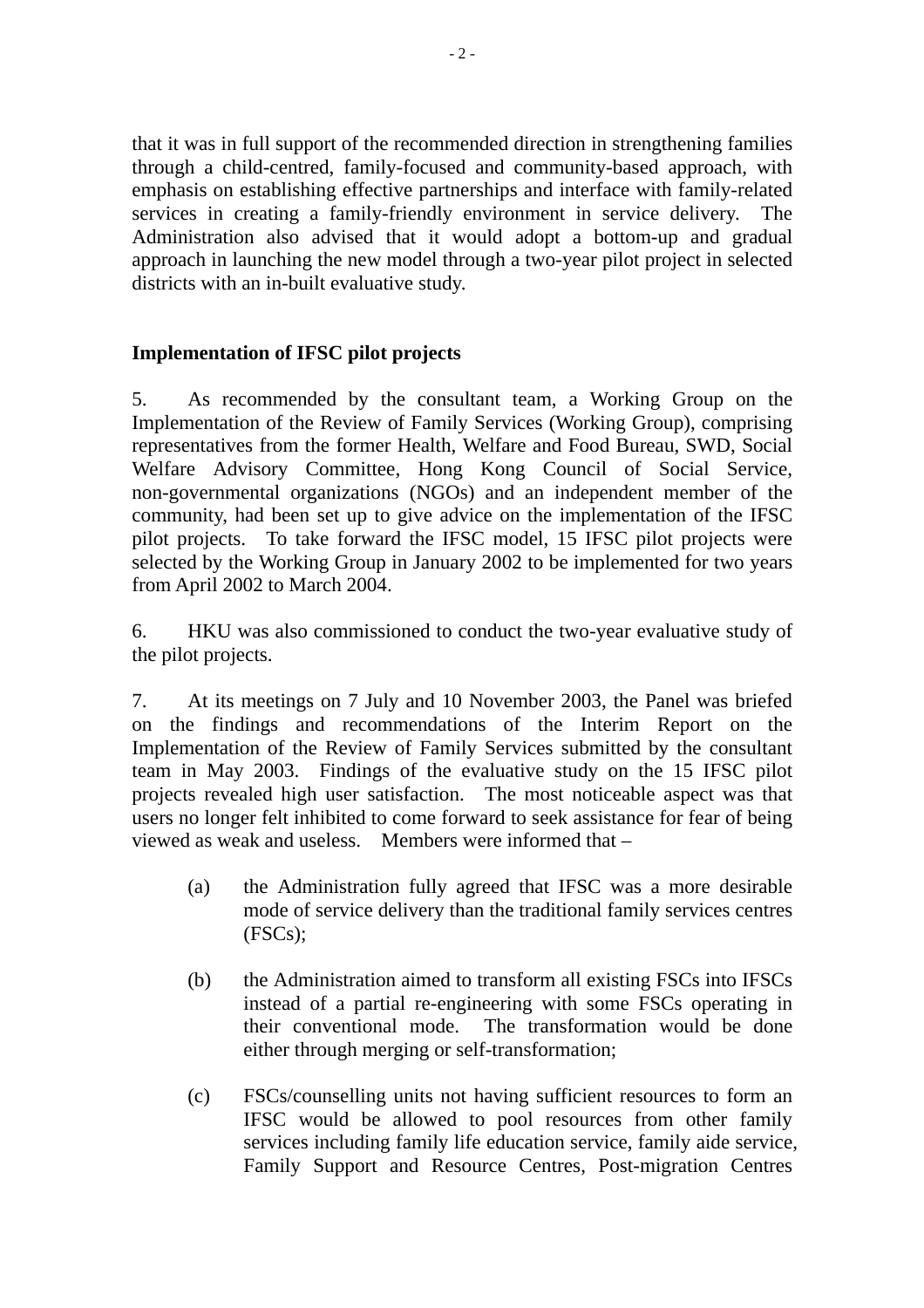(PMCs) and Single Parent Centres (SPCs). Pooling of resources beyond the family services might also be considered if this was so requested by the concerned NGOs; and

(d) the tentative implementation date for re-engineering existing FSCs/counselling units into IFSCs was set for April 2004.

8. In response to members' concern about staff implications, the Administration advised that the re-engineering exercise would not give rise to staff redundancy in SWD, as family service remained the core business of SWD. As regards the concern that staff working in smaller NGOs providing family services would be made redundant as a result of larger NGOs taking up all the formation of IFSCs, the Administration advised that in order to help those smaller NGOs not having sufficient FSCs/counselling units resources to form an IFSC, it had proposed to allow them to pool other family service resources and/or resources beyond family services on request. The Administration also advised that the re-engineering exercise would not reduce allocation of resources to the welfare sector.

9. Members were supportive of the new IFSC model and did not object to the pooling of resources from FSCs/counselling units to form IFSCs, but they were of the view that funding for five SPCs should continue until there were findings to support that IFSCs could meet the needs of single parents. A letter conveying members' view was sent to the Director of Social Welfare by the Chairman of the Panel on behalf of members, and copied to the Financial Secretary.

10. The Administration advised that IFSCs could meet the needs of single parents, as evidenced by the findings of the 15 IFSC pilot projects. Given the varied and comprehensive family services provided by IFSCs, single parents were able to receive more services than they could receive at SPCs. Moreover, SWD had made clear with the agencies concerned from the outset that funding to SPCs was limited to three years from 1 February 2001 to 31 January 2004. It was the Administration's aim for support services for single parent families to be integrated with mainstream family services in the long run.

# **Implementation of IFSC service mode**

11. At its meeting on 9 May 2005, the Panel noted that the re-engineering of IFSCs was completed in 2005. Members were advised that subsequent to the re-engineering exercise, there were a total of 61 IFSCs (40 operated by SWD and 21 by NGOs) serving the whole territory and two integrated services projects operated by two NGOs in Tung Chung. An IFSC, comprising three major components, viz a family resource unit, a family support unit and a family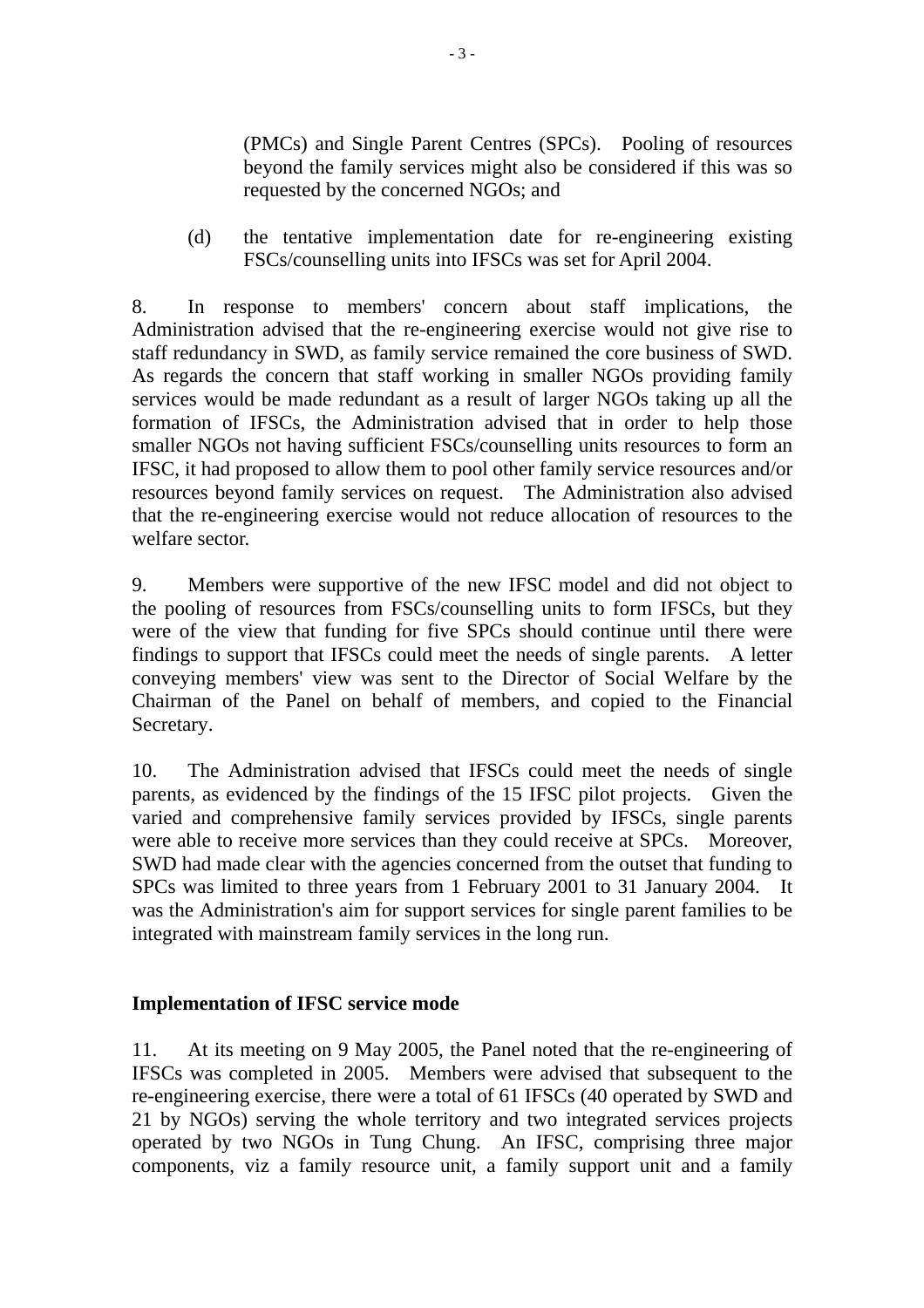counselling unit, provided a continuum of preventive, supportive and remedial services to meet the changing needs of families residing in the locality in a holistic manner. Deputations attending the meeting, however, told the Panel that IFSCs could not totally replace the services provided by SPCs which were closed in April 2004. They urged the Administration to re-commission NGOs to operate SPCs as they considered IFSCs could not meet their specific needs.

12. The Administration advised that although it was well aware that users of SPCs had a sense of belonging there, this should not prevent the Administration from working towards more effective and efficient use of resources through re-engineering of family resources into IFSCs. As compared with a traditional FSC/counselling unit, each IFSC has a stronger staffing support (at least 12 social workers apart from a supervisor), and served a smaller designated geographical boundary with a population of 100,000 to 150,000.

13. In response to the request for providing funding to SPCs for continuous operation, the Administration advised that the re-engineering of IFSCs had just been completed and that it was monitoring the operation of IFSCs, including their collaboration with other organisations. Improvements would be made where appropriate to ensure the needs of various target groups, including single parents, were catered for. It was the Administration's intention to review the effectiveness of the operation of IFSCs one year after the completion of the re-engineering of IFSCs.

14. Members reiterated that they raised no objection to the pooling of family resources units to form IFSCs, but considered it regrettable that the Administration had ignored the request made by the Panel at the meeting on 10 November 2003 that the Administration should continue to fund SPCs until there were findings to support that IFSCs could meet the needs of single parents. The Panel looked forward to the Administration's response to the issue of the re-opening of SPCs after the completion of the review on IFSCs in one year's time.

15. The Administration subsequently advised in early 2008 that since the invitation of proposal for the review of IFSCs conducted between August and October 2007 had to be re-tendered, the earliest time to report progress to the Panel would be in the fourth quarter of 2008.

# **Review of IFSC service mode**

16. At the Panel meeting on 9 March 2009, members noted that the Administration had commissioned HKU to conduct a review on the implementation of IFSC service delivery mode. The review covered all 61 IFSCs operated by SWD and NGOs which sought to assess the improvements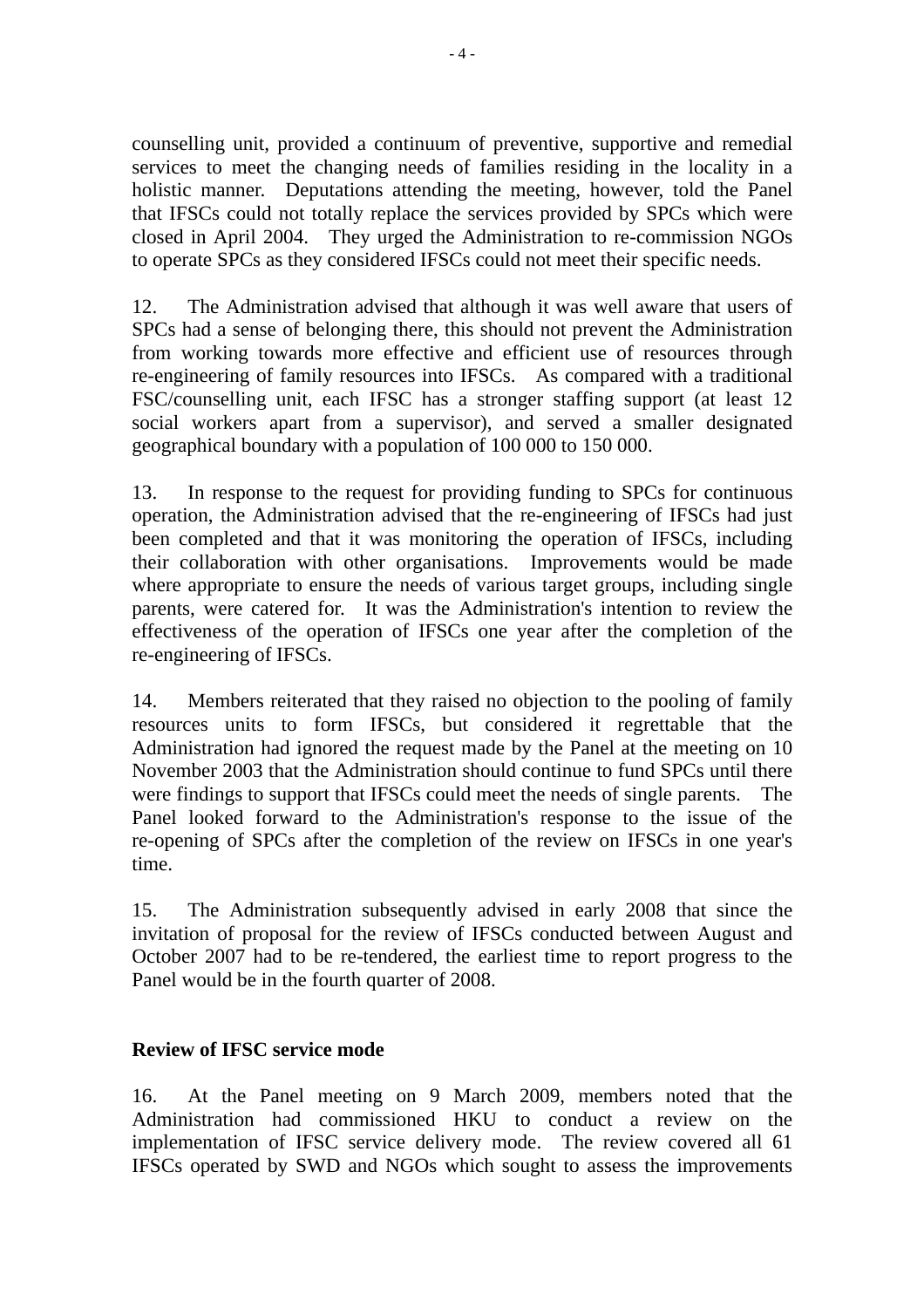that could be made to further refine the model. The review would be completed by the end of 2009, and the Administration planned to revert to the Panel on the review findings in the first quarter of 2010.

17. Members noted that the Hong Kong Polytechnic University (PolyU) had conducted a study on frontline staff's views and made a number of recommendations on the IFSC service mode. The Panel received views from deputations including PolyU on the implementation of IFSC service mode from the perspective of service providers. Deputations expressed grave concern about the tremendous workload faced by frontline social workers in IFSCs due to insufficient manpower to cope with the increasing service demands, taking into account that each IFSC was serving a population of 100,000 to 150,000.

18. The Administration advised that it was aware of the concerns raised by frontline social workers and staff unions about the operation mode. The Administration pointed out that the adoption of the IFSC service mode was a landmark in the development of family services in Hong Kong. Understandably, both management and frontline staff of IFSCs needed time to adjust to the substantial changes under the new mode. The Administration considered that the IFSC service mode was effective in service delivery. It would continue with the IFSC service mode, but would make improvements to further refine the mode.

19. While members did not object to the service concept of IFSCs in providing a continuum of services to individuals and families in the community, they took the view that the review underway should address the following issues –

- (a) whether the existing resources and staff establishments of IFSCs were sufficient to provide a continuum of preventive, supportive and remedial services to the community;
- (b) the effectiveness of IFSC services in establishing community network and preventing family problems and whether specific services provided by SPCs and PMCs could be completely replaced by services provided by IFSC; and
- (c) whether the geographical boundary of an IFSC should be reduced.

20. Pointing out that frontline staff had repeatedly raised the concern about insufficient manpower, members urged the Administration to take concrete actions to address the concern, such as providing additional resources to IFSCs pending the completion of the review underway.